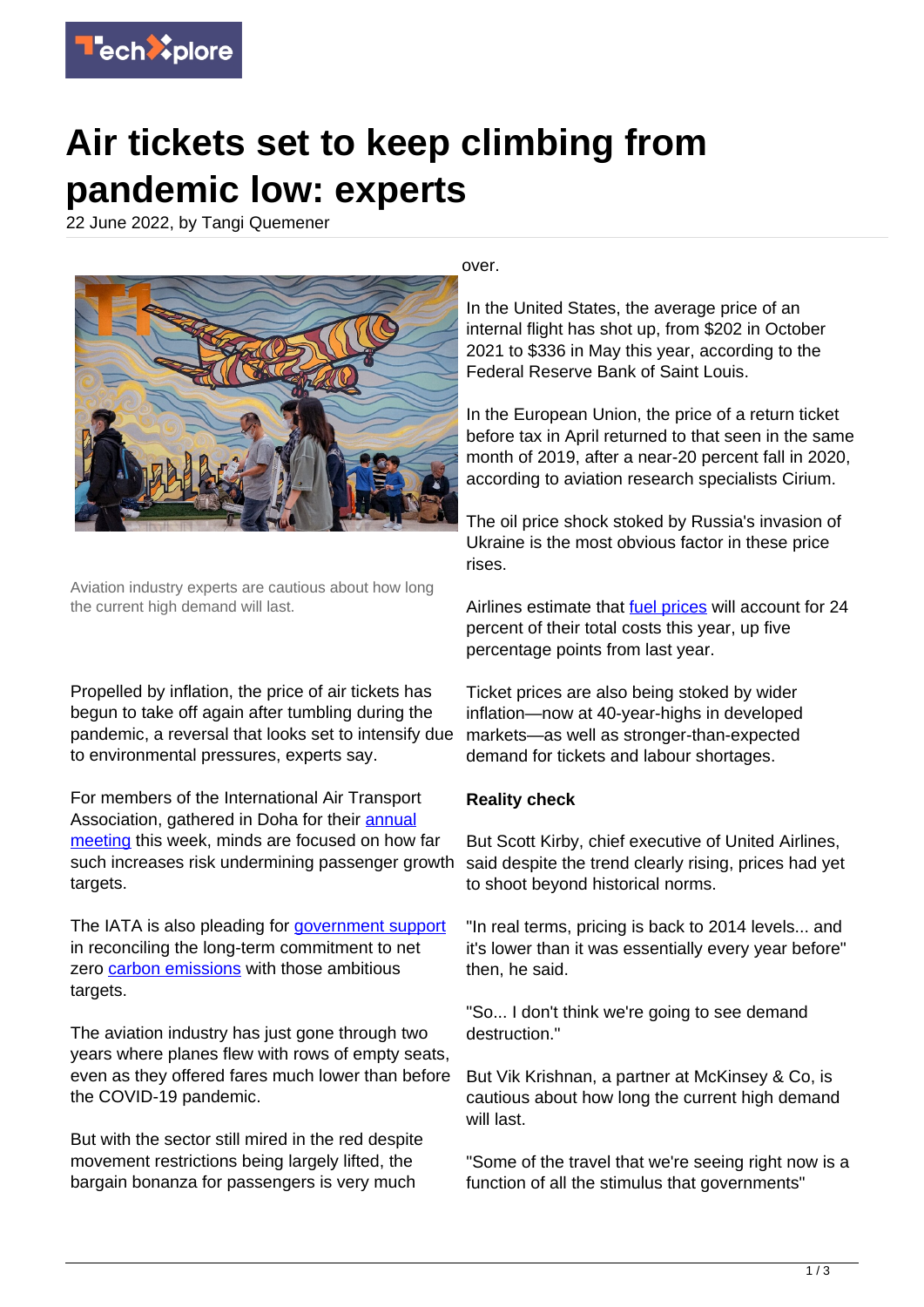

pumped into economies during the pandemic, boosting citizens' spare income, he said.

"The number one discretionary income spending is become "harder". travel and that's what people are doing.

But "how long that lasts remains to be seen", he added.

## **Climate crisis versus cheap holidays**

Beyond rising costs and fears that government stimulus will fade, airlines face commitments that sit very uneasily alongside each other.

On the one hand, they target carrying a total of 10 billion passengers by 2050, up from 4.5 billion in 2019.

And yet over the same time horizon, they are beholden to achieving "net zero" carbon emissions.

The total cost of transitioning the sector to "net zero" is estimated by the IATA at an eve-watering \$1.55 trillion.

"Airlines don't have the ability to absorb" the cost of that transition, IATA director general Willie Walsh said this week.

To reduce carbon emissions, the industry focus is on sustainable aviation fuels (SAFs), which are currently two to four times more expensive than fossil-based aviation fuel.

Some governments have already imposed SAF quotas, albeit in small quantities, resulting in airlines in turn imposing surcharges.

On Tuesday, the IATA urged governments to provide subsidies to ensure SAF production reaches 30 billion litres in 2030, up from 125 million litres in 2021. It also wants price curbs.

But even if such subsidies are forthcoming, "the transition to net zero will have to be reflected in ticket prices," Walsh said.

Could that reverse the long-standing global trend of air travel progressively extending beyond the

wealthy?

Krishnan believes such "democratisation" will

But he also said "low cost airlines have unleashed a world where people living in Northern Europe took it for granted that they could go on cheap vacations in Southern Europe".

It would be "very hard for governments to unwind" such entrenched expectations, he warned.

© 2022 AFP